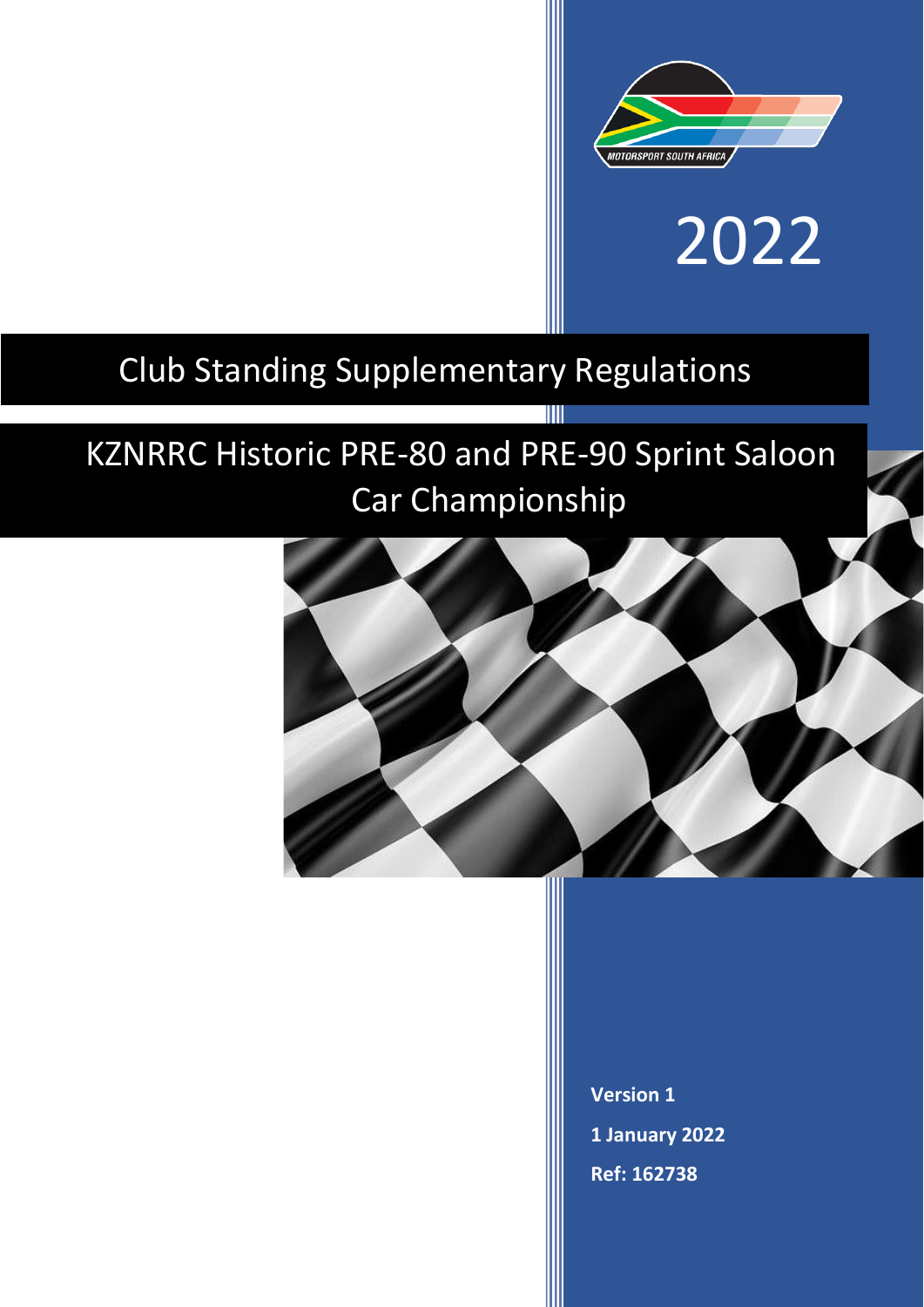#### **REVIEW AND AMENDMENTS**

Motorsport South Africa (MSA) will periodically review these rules and will present the revised version to all members for agreement to publish the updated version.

Amendments and updates to the rules will be recorded in the Amendment Record, detailing the updated version, date of approval of the amendment and a short summary of the amendment.

#### **AMENDMENT RECORD**

| <b>Modified SSR / Art</b> | <b>Date Applicable</b> | <b>Date of Publication</b> | <b>Clarifications</b> |
|---------------------------|------------------------|----------------------------|-----------------------|
|                           |                        |                            |                       |

#### **1. ETHOS OF KZNRRC Historic RACING SA**

- 1.1. To promote and preserve era correct historic racing saloon cars and sports cars in South Africa, by ensuring period correct participation.
- 1.2. To ensure and promote free and fair competition.
- 1.3. To encourage new and existing members to compete.
- 1.4. To preserve and promote the spirit and heroes of South African sports car and saloon car racing.
- 1.5. To ensure cost effective participation
- 1.6. To provide entertainment for spectators and value for money for sponsors.
- 1.7. To ensure safety and promote safe driving standards.
- 1.8. To respect and abide by the decision of the empowered officials.
- 1.9. To compete in the KZNRRC Historic Racing championship, a competitor will have to be a member of KZNRRC
- 1.10. KZNRRC Historic Racing SA reserves the right to invite other competitors to participate in their events once ratified and agreed to by the KZNRRC committee
- 1.11. Any aspect of a car that is not specified is not automatically deemed to be permitted.

#### **2. CONTROLLERS**

- 2.1. The controllers of the Motorsport South Africa KZNRRC Historic Racing Championship for Pre '80 & Pre'90 Saloon Cars shall be Motorsport South Africa (hereafter referred to as MSA), who have delegated the management and control to the KZN Regions Motorsport Committee, and the KZNRRC Historic Racing. The MSA GCR's and SSR's, which shall prevail in the event of conflict, must be read and understood in conjunction with these rules and regulations.
- 2.2. The championships will be known as the MSA KZNRRC Historic Racing Pre '80 & Pre '90 Sprint Championships. ('the Championships).
- 2.3. The MSA GCR's and SSR's, which shall prevail in the event of a conflict, must be read and understood in conjunction with these rules and regulations.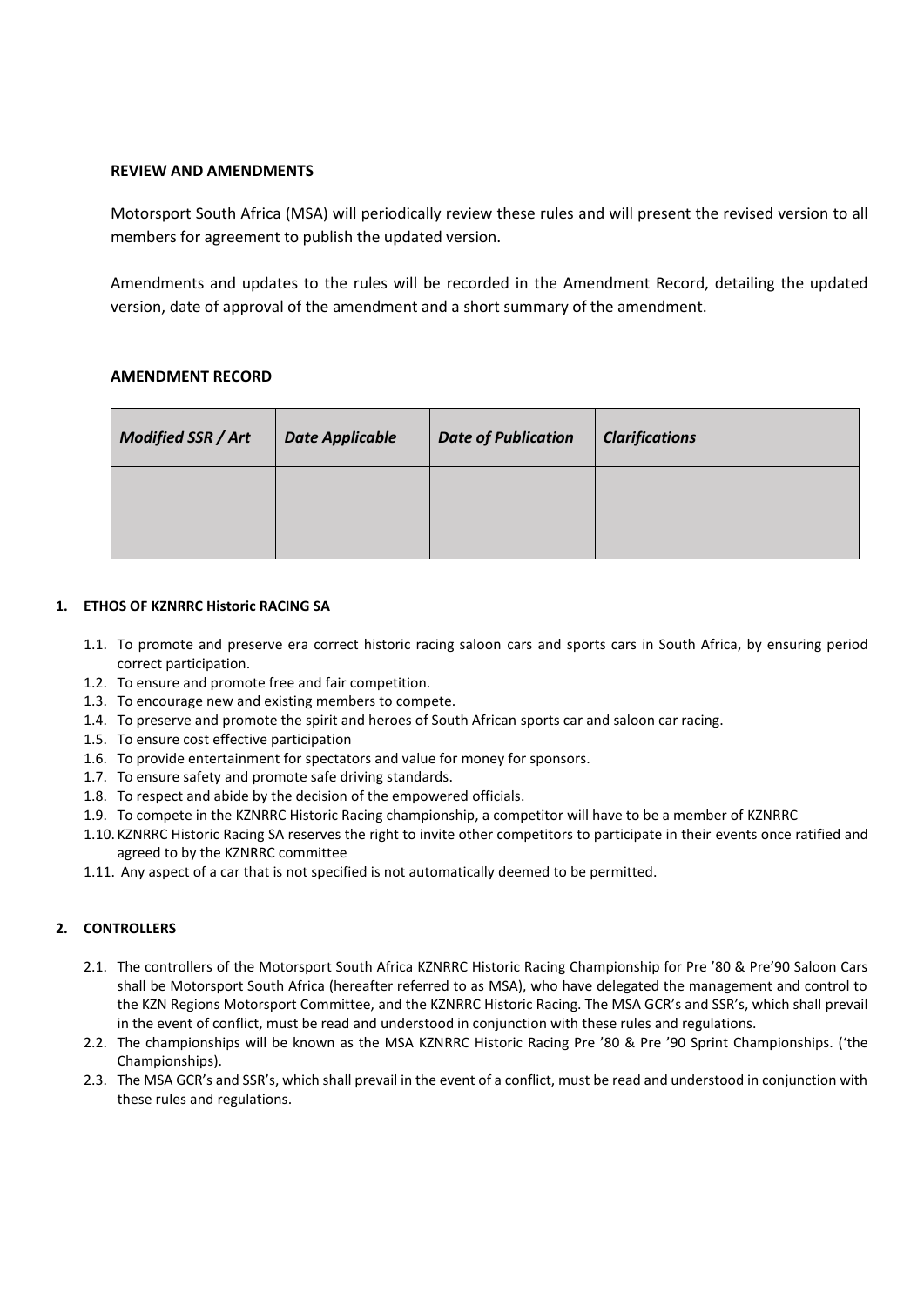#### **3. ELIGIBILITY**

- 3.1. The following eligibility for cars shall apply: Saloon Cars introduced before 31<sup>st</sup> December 1979 and that comply with the HMC National Technical Regulations for Historic Saloon Cars.
- 3.2. KZNRRC Historic Racing shall draw up lists of all cars competing in the KZNRRC Historic Racing Sprint Championship and allocate vehicle numbers. No two cars will be allowed to have the same number allocated in the series. In the event of conflict the HTP number allocated by MSA will be national number and used.
- 3.3. Only cars that have a valid HTP that has been registered with MSA shall be eligible to compete in the MSA KZNRRC Historic Racing Championships. The last page of the HTP (declaration) must be copied annually after compliance approval and a copy forwarded to the Sporting Coordinator – Circuit and Karting at MSA to keep on file. A change in ownership of the car requires a new HTP.
- 3.4. Drivers must hold a current and valid MSA license that is applicable to this series..
- 3.5. Where a competition vehicle is largely compliant to the governing regulations but fails on a minor regulation requirement, the TC / KZNRRC committee may rather afford a 90 day dispensation. Said dispensation will allow the competitor to participate in the event however not accumulate championship points until the HTP is approved and submitted to MSA

#### **4. SPONSORS EXPOSURE**

- 4.1. Advertising material, as deemed necessary by the relevant Club Committee in terms of the promotion of a series sponsor/s, shall be displayed on each competitor's car and/or racing apparel and in a specified positon. KZNRRC Historic Racing has sole right to the roundels on the doors.
- 4.2. Should such advertising material not be placed on a competing vehicle, that vehicle will not be allowed to participate in any qualifying session or race until such time as the specified advertising material is placed on the vehicle.

#### **5. DRIVER CONDUCT**

Refer SSR's 46 to 66 (where applicable).

- 5.1 Bumping and/or pushing of other vehicles on the circuit is not allowed and any drivers found doing this will be penalized by the Clerk of the Course in terms of GCR 157. The Clerk of the Course must consider infringements at previous events which resulted in penalties being imposed, when imposing penalties under this heading.
- 5.2 Any competitor who disadvantages another competitor by bumping said competitor's vehicle, even unintentionally which results in the loss of place(s) during a race will, at the discretion of the Clerk of the Course, generally be penalized so as to finish behind the competitor that was disadvantaged. More severe penalties will be applied in the case of repeat offenders.
- 5.3 The vehicle ahead of any other vehicle in any 'train' of two or more vehicles on the circuit may only change direction once in a straight line from the exit of one corner up to and including the entrance to the next corner unless involved in a genuine overtaking manoeuvre.
- 5.4 When attempting an overtaking manoeuvre coming into a turn, at the end of the braking area, the front bumper of the overtaking vehicle must be past the "B" pillar of the vehicle ahead before the entry to the turn.
- 5.5 If this is not the case then the overtaking vehicle must back off and allow the vehicle ahead to take the racing line through the corner.
- 5.6 If the bumper of the overtaking vehicle is past the "B" pillar of the vehicle ahead, the lead vehicle must take a line so as to allow both vehicles to successfully negotiate the corner and exit. Note: This rule does not apply to 'sweeps', which are treated as normal 'straight line' racing.
- 5.7 At the discretion of the COC, all new drivers to the Championship may be required to have ribbons (Candy Tape) attached to the rear of their vehicles for their first two or three race meetings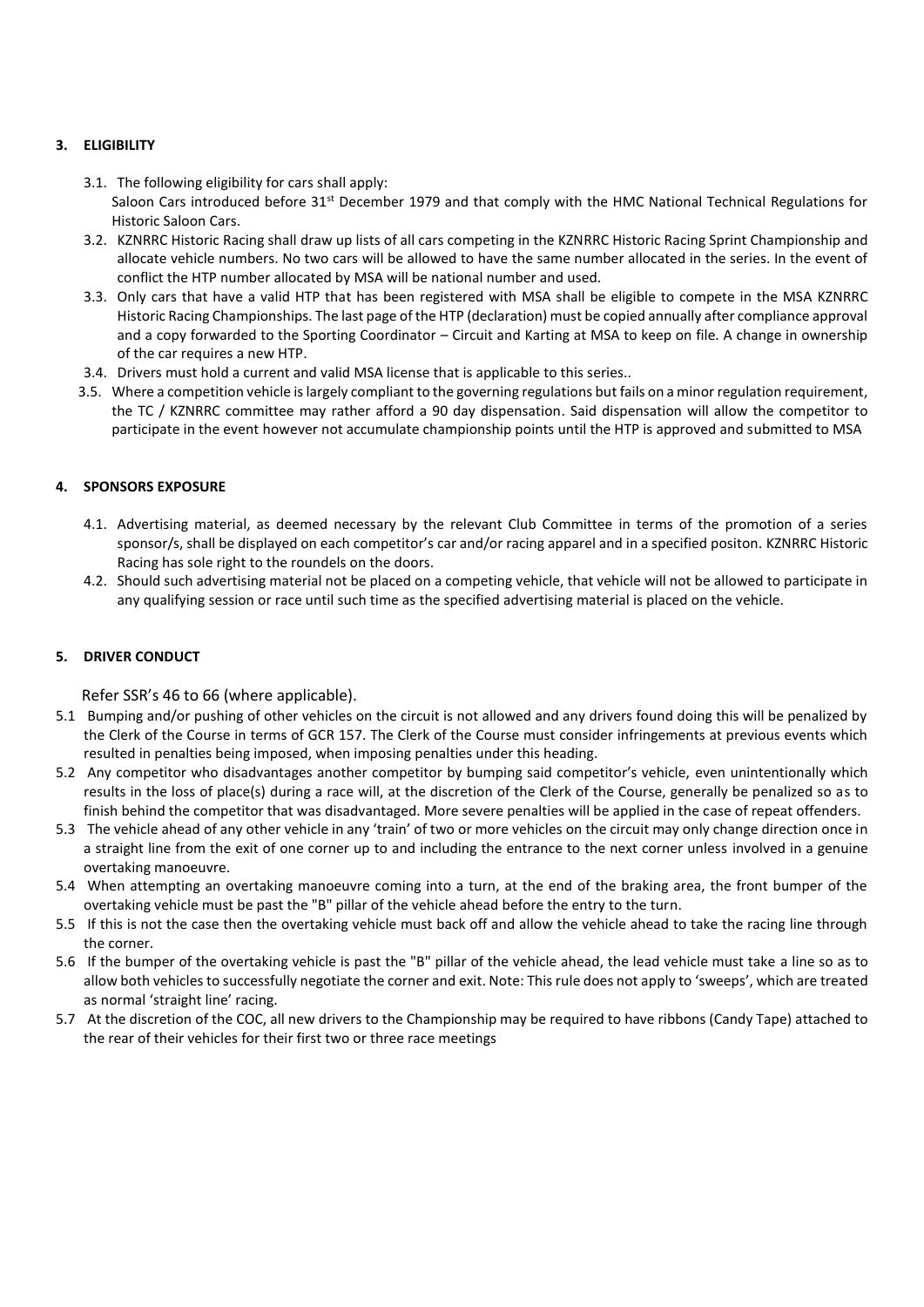#### **6. INCIDENTS ON TRACK**

- 6.1. Competitors involved in incidents are required by MSA to submit a report to the Clerk of the Course (hereafter known as the CoC) within 30 minutes of the finish of the practice or race. The relevant Club committee may, in the absence of any incident report to the CoC, request incident reports from competitors which will be referred to the CoC. MSA Circuit Racing (Refer SSR 61)
- 6.2. The CoC will apply any such penalties as may be provided for in the MSA GCR's and SSR's.
- 6.3. Competitors must undertake to race within the spirit of the regulations and the CoC together with the relevant Club Committee will be the final judge of fact.
- 6.4. In the event of an incident all parties involved will be put under observation, a yellow card will be issued to the competitor and a yellow sticker will be placed on the cars involved.
- 6.5. When a competitor is issued with a yellow card, he/she will be under observation for the following two race meetings in which he/she competes (irrespective of the season). If the competitor is penalized with a second yellow card, the second yellow automatically becomes a red card.
- 6.6. In the event of a competitor being penalized with a red card he/she will automatically be banned from competing in the following 2 race heats even if it includes the second heat on the day. Should the second heat be at the start of the next meeting, the competitor will not start heat 1 and will start from the back of the grid for heat 2.
- 6.7. Two red cards in any one season will automatically exclude the competitor for the rest of the season. If the rest of the season has only 1 heat left the red card will be extended to the first heat of the following season.
- 6.8. Yellow and/or Red cards may be issued by the KZNRRC Historic Racing SA committee in their sole discretion, to competitors for reckless and/or dangerous driving, unsportsmanlike behavior and/or contravention of MSA regulations after taking into account all the facts relating to the incidents.
- 6.9. The competitor has a right to appeal to the KZNRRC Historic Racing SA committee within seven days of notification of the award of a card. After hearing the appeal of the competitor, the committee shall have the right to change or abide by their decision. Such a decision will then become final.

#### **7. GENERAL RULES**

- 7.1. There will be separate KZNRRC Historic Racing SA championships for Pre '80 & Pre '90 Saloon and Sports Cars. Competitors will not be able to carry points between Pre '80 and Pre '90. Class champions and an overall champion for each category will be declared.
- 7.2. The Championships will be run over a minimum of 7 rounds (events) per annum, however all rounds count towards the championship.
- 7.3. The minimum sprint race distance shall be 16 laps total race time at each race meeting, to be run over one, two or three races/heats.
- 7.4. Notwithstanding the above, if for reasons of force majeure, it is not possible for all the races originally scheduled to take place at a meeting, refer to the provisions of GCR 273.
- 7.5. Each round shall consist of two sprint races.
- 7.6. The grid for race one of a round will be determined by qualifying times in official practice. If for reasons of a timing failure there is no official timing in the practice / qualifying session, grid positions will be determined by the Championship standings at that point of the season per class. Should a driver not achieve a qualifying time due to a faulty transponder / failed timing (for that specified individual only) then he/she will start on the grid in the next position behind the slowest qualifier in its class, even if cars of a slower class may be ahead of it. Should a competitor not attend the allocated qualifying session he/she will start at the back of the grid.
- 7.7. The grid for race two of a round will be determined by the finishing order from race one. Should a driver not finish the first race they will start at the back of the grid.
- 7.8. The start of each race will be by way of a rolling start. Competitors must ensure that the gap between the cars coming onto the start straight is no greater than one car length. Each race will start with a warm up lap, then a formation lap, on which the pace car will pull into the pits and the rolling start will commence. (refer to SSR39)
- 7.9. No on-board timing devices or radio communication is allowed in competitor's cars. Pit lane signaling is permitted. This includes cell phones or any hand held device that can be used as a timing device. If a competitor is using a cell phone app to record their race, the screen of the phone may not be in clear sight of the driver, it must be mounted so that the screen is not visible to the driver.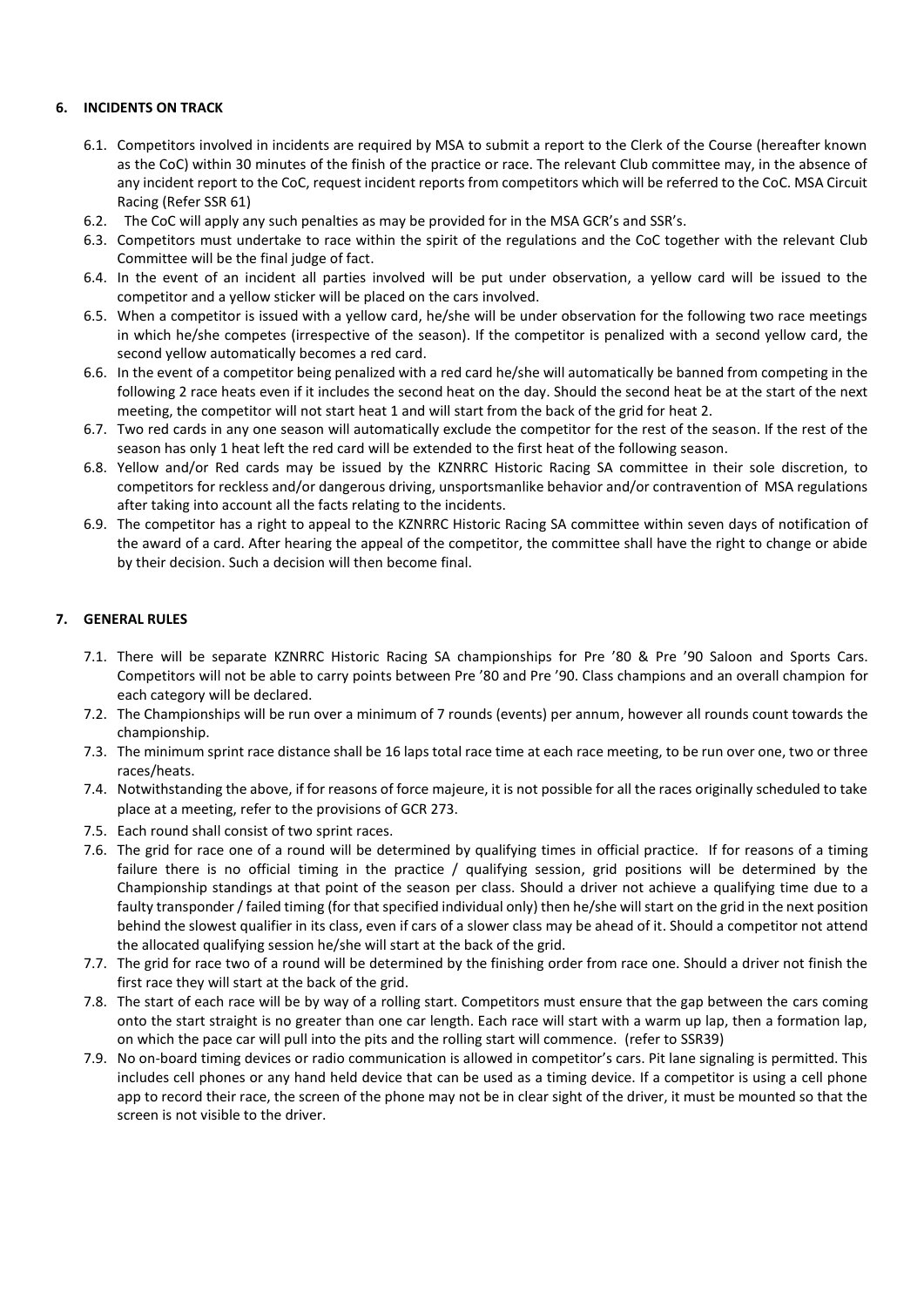7.10. Points will be scored in classes on the following basis for each race:

- 1st: 10 points
- 2<sup>nd</sup>: 9 points
- 3 rd: 8 points
- 4<sup>th</sup>: 7 points
- 5<sup>th</sup>: 6 points
- 6<sup>th</sup>: 5 points
- 7<sup>th</sup>: 4 points
- 8<sup>th</sup>: 3 points
- 9<sup>th</sup>: 2 points
- $10^{th}$ : 1 point
- 7.11.Where an event is held with more than one race, each race will be scored as a separate race.
- 7.12. Subject to clause 7.13, a competitor may accumulate points from more than one class during the season, towards the championships. All class points shall be scored in the relevant class in which the car raced. However, when a competitor obtains a 2<sup>nd</sup> break-out time or an immediate break out time and is moved up a class, he/she will only take 75% of their points into the next class.
- 7.13. Should four or fewer cars in a particular class start official practice at an event, the championship points for that class will be awarded as follows for each race:
	- Up to 4 cars  $-1^{st}$ : 9 points, 2<sup>nd</sup>: 8 points, 3<sup>rd</sup>: 7 points, 4<sup>th</sup>: 6 points
	- Up to 3 cars  $-1$ <sup>st</sup>: 8 points, 2<sup>nd</sup>: 7 points, 3<sup>rd</sup>: 6 points
	- Up to 2 cars  $-1^{st}$ : 7 points, 2<sup>nd</sup>: 6 points
	- Up to 1 car  $-1$ <sup>st</sup>: 6 points
- 7.14. In the case of a tie, the competitor with the greater number of  $1<sup>st</sup>$  place points will be declared the Champion. If this does not resolve the tie, then the greater number of 2nds failing this, 3rds and so on until the tie is resolved. If a tie remains, MSA shall declare a winner on such basis as it deems fitting.

#### **8. VEHICLE CLASSIFICATION**

- 8.1. No car shall be permitted to race in the Championship unless the owner/competitor has a valid HTP approved by the relevant TC and is registered with the MSA. Where a competition vehicle is largely compliant to the governing regulations but fails on a minor regulation requirement, the TC / KZNRRC committee may rather afford a 90 day dispensation to the competitor. Said dispensation will allow the competitor to participate in the event however not accumulate championship points until the HTP is approved and submitted to MSA.
- 8.2. Competitors will be required to complete a HTP for every vehicle to be raced, and on which full details of engine, gearbox, suspension, lightweight panels, wheel sizes, etc. and any other information required by the MSA, shall be recorded. Competitors will also be required to use the new type MSA Scrutineering/Logbook.
- 8.3. Any competitor whose vehicle is found by the TC to differ in specification from his/her HTP and/or logbook will be requested to make the necessary changes before the following race meeting and the car has to be presented again for inspection.
- 8.4. Should a competitor be requested in writing by the TC to make any changes to the vehicle, including its appearance or colour scheme, and should such competitor fail to comply within 90 days, the vehicle shall be de-registered by the MSA, and will not be eligible for participation in this Championship.
- 8.5. It is the competitor's responsibility to ensure that the HTP reflects the cars current status at each race meeting. If the car at a race meeting is found to differ in any way from the HTP then MSA GCR Part VIII Penalties Clause 176 Penalties for Technical Infringements will be invoked.

#### **9. CLASS STRUCTURE**

9.1. All competitors will race in time classes as published by MSA from time to time for each circuit. Time classes will be issued as an Appendix A to these regulations. These time classes shall also include break-out times and immediate break out times.